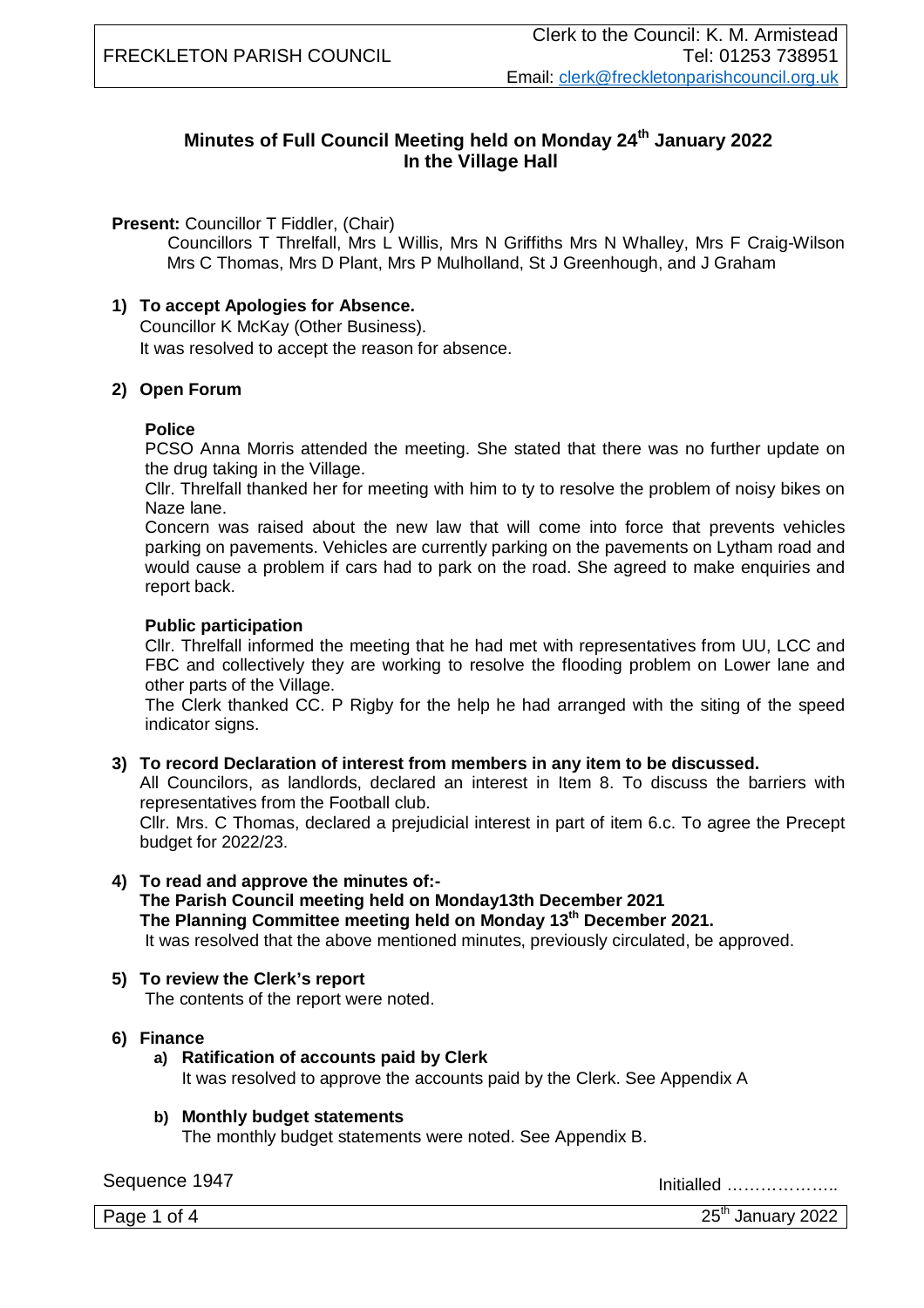**c) To agree the Precept Budget, including Open Spaces expenditure, for 2022/23** The Clerk explained that there had been a large increase in the Open Spaces contracts but the costs of the summer plants had been reduced due to using a different supplier. It was resolved to set a Precept for 2022/23 for an amount of £106,714. This will result in a nil increase in the payments made by the Parishioners.

#### **d) To consider any Capital Expenditure proposals**

It was resolved to accept the following proposals:- Current year Replace the Ransome Mower **E14,000** Purchase New Speed indicator unit E 2,700 2022/23 To agree in principle to provide financial support to the Queen's Jubilee celebrations.

**e) To consider appointing Mrs. Taylor as the Internal Auditor for the 2021/22 accounts**

It was resolved to appoint Mrs. Taylor as the Internal Auditor for the 2021/22 Accounts.

#### **7) To review the dates of the Planning meetings for April & May each year.**

It was resolved that the meetings should start at 6:00pm.

#### **8) To discuss the barriers with the representatives from the Football Club.**

The representative from the Football club agreed to strim the grass round the posts and to cut the grass in the Spectators area during the Football season.

In addition, the posts supports will cut back so that they are below ground and screw caps placed on them so that the grass can be cut with the Contractors machinery.

#### **9) To consider a request from FBC to review the Parish Councils' boundaries and ward structure.**

It was resolved to recommend to FBC that the Parish Wards should stay the same (i.e. East and West wards with 6 Councillors in each ward) rather than the Boundary Commission's proposals of a North/South divide (with 10 Councillors in the Village ward and 2 Councillors in the outer ward).

#### **10) To agree the date of the next meeting**

It was resolved that the date of the next meeting be held on  $14<sup>th</sup>$  February 2022

**Signed………T Fiddler, Chairman………….................**

**Date …………14/02/22…..…………………………..…**

Sequence 1948 Initialled ………………..

.

Page 2 of 4  $25<sup>th</sup>$  January 2022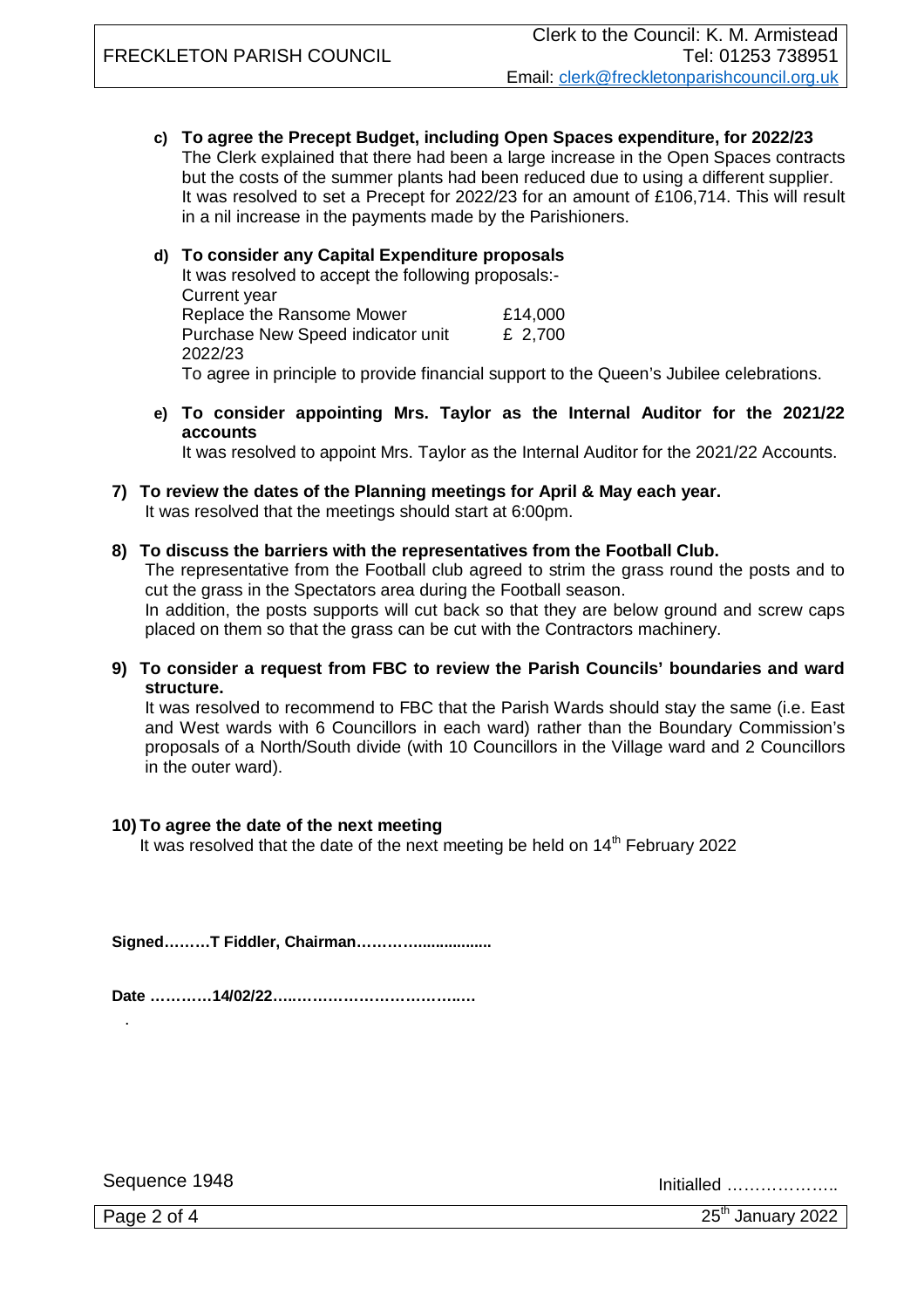## FRECKLETON PARISH COUNCIL

# **Appendix A**

|                                      |                                                                  | <b>Schedule of payments</b>                                     | Dec-21      |            |            |                   |
|--------------------------------------|------------------------------------------------------------------|-----------------------------------------------------------------|-------------|------------|------------|-------------------|
|                                      |                                                                  |                                                                 |             |            |            |                   |
|                                      |                                                                  |                                                                 | Cheque No.  | £          | <b>VAT</b> | <b>Net of VAT</b> |
| <b>Precept Account</b>               |                                                                  |                                                                 |             |            |            |                   |
|                                      | 01/12/2021 Salary & Expenses December 2020                       |                                                                 | <b>BACS</b> | £2,334.04  |            | £2,334.04         |
|                                      | 08/12/2021 ICO - renewal fee                                     |                                                                 | D/D         | £35.00     |            | £35.00            |
|                                      | 09/12/2021 Freeola - web-site rental                             |                                                                 | D/D         | £13.86     | £2.31      | £11.55            |
|                                      | 15/12/2021 BT Internet                                           |                                                                 | <b>DD</b>   | £41.34     | £6.89      | £34.45            |
|                                      | 21/12/2021 Parish & Town training - Finance workshop             |                                                                 | <b>BACS</b> | £40.00     |            | £40.00            |
| <b>Open Spaces</b>                   |                                                                  |                                                                 |             |            |            |                   |
| 44531                                |                                                                  | M & A Haselden - litter picking & watering                      | <b>BACS</b> | £772.91    |            | £772.91           |
|                                      | 01/12/2021 M & A Haselden - grass cutting                        |                                                                 | <b>BACS</b> | 1539.66    |            | £1,539.66         |
|                                      | 01/12/2021 NFU - Additional driver                               |                                                                 | <b>BACS</b> | £52.85     |            | £52.85            |
|                                      | 15/12/2021 EDF - electricity charges                             |                                                                 | D/D         | £28.00     | £1.50      | £26.50            |
|                                      |                                                                  | 01/12/2021 Noticeboards on line - 2 New Boards for Bolwing Club | <b>BACS</b> | £1,272.00  | £212.00    | £1,060.00         |
|                                      | 06/12/2021 D Taylor - Shrubs                                     |                                                                 | <b>BACS</b> | £540.00    |            | £540.00           |
|                                      | 03/12/2021 Woodys - Materials                                    |                                                                 | <b>BACS</b> | £122.49    | £20.42     | £102.08           |
|                                      | 07/12/2021 Materials for Carol service                           |                                                                 | <b>BACS</b> | £169.11    |            | £169.11           |
|                                      | 02/12/2021 SMS - New pipe to hold xmas tree                      |                                                                 | <b>BACS</b> | £170.40    | £28.40     | £142.00           |
|                                      | 02/12/2021 Threlfall Electric - Fit new Lights                   |                                                                 | <b>BACS</b> | £328.80    | £54.80     | £274.00           |
|                                      | 08/12/2021 Quality Windows - replace door & windows in Bowling F |                                                                 | <b>BACS</b> | 1375       | £229.17    | £1,145.83         |
|                                      | 10/02/2021 EON - Unmetered charge for lights on car park         |                                                                 | <b>BACS</b> | £182.10    | £8.67      | £173.43           |
|                                      | 22/12/2021 Margaret Mason - Christmas tree                       |                                                                 | <b>BACS</b> | £420.00    | £70.00     | £350.00           |
| <b>Allotments</b>                    |                                                                  |                                                                 |             |            |            |                   |
| <b>Community Development Account</b> |                                                                  |                                                                 |             |            |            |                   |
|                                      | 01/12/2021 CRC - Re-line car park                                |                                                                 | <b>BACS</b> | £2,160.00  | £360.00    | £1,800.00         |
|                                      | 30/11/2021 NatWest - Interest                                    |                                                                 | D/P         | $-£0.08$   |            | $-£0.08$          |
|                                      | 30/11/2021 Nationwide - interest                                 |                                                                 | D/P         | $-E2.75$   |            | $-E2.75$          |
|                                      | 13/12/2021 LCC - Donation towards Speed Indicator unit           |                                                                 | D/P         | $-E400.00$ |            | $-E400.00$        |
| <b>VAT</b>                           |                                                                  |                                                                 |             |            |            |                   |
| <b>Total</b>                         |                                                                  |                                                                 |             | £11,194.73 | £994.15    | £10,200.58        |

Sequence 1949 Initialled ………………..

Page 3 of 4 25<sup>th</sup> January 2022